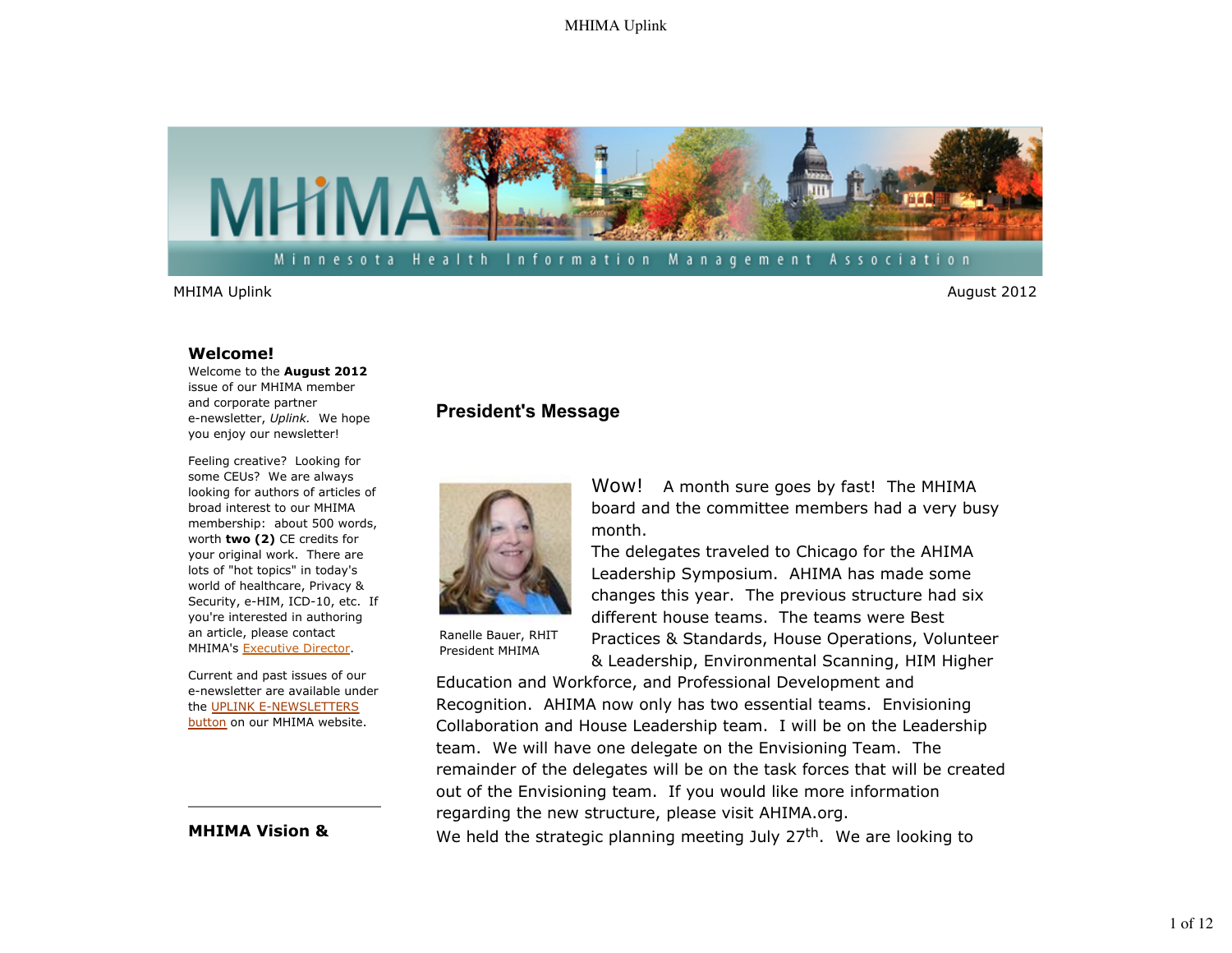### **Mission**



#### **Vision:** The Minnesota

Health Information Management Association, together with AHIMA, will set the standard and be the recognized leader in health information management practices, technology, education, research, and advocacy.

#### **Mission:** MHIMA is

committed to the professional development of its members through education, networking, and life-long learning. These commitments promote high quality health information and benefit the public, health care providers, and other clinical data users.

Back to Top

## **ICD-10**

**Coding Tip of the Month:** When coding from ICD-10 PCS, codes can



be appropriately assigned from the tables without going to the index first.

#### **AHIMA ICD-10 Academy is Coming to MN!**

MHIMA is pleased to announce

address five mega issues. We will have a delegate overseeing each mega issue. Each mega issue will have 2-4 strategic plans with 2-4 goals to achieve those strategic plans that can be measured. We hope that we can achieve 80% of those goals. This is a similar structure to what AHIMA is proposing. We will be finishing these goals and plans in the next couple of weeks. My goal is to be done with this plan by our next board meeting.

All of the teams are working on the budget for the next year. We have an interesting challenge this year. Our budget last year took a little hit. So we are looking for ways to trim our costs. Annual Meeting is one of the areas that we are looking at. More to come!!

Our next board meeting is September 21<sup>st</sup> at the Allina Commons, Room 341. Please feel free to join us.

Hopefully the weather will be more bearable soon. If there is any hope for a break from the heat is that I just signed my son up for hockey! Also we are only a couple weeks away from the Great Minnesota Get Together!

Ranelle Bauer, RHIT, MHIMA President

#### Back to Top

# **MHIMA Members Win AHIMA Triumph Awards**

MHIMA is excited to announce that two of our members were selected to receive AHIMA 2012 Triumph Awards.

Mark Dietz, RHIA was selected to receive the Leadership Award.

Brandi Bierbrauer (incoming CSS Senior) was selected to receive the Student Award.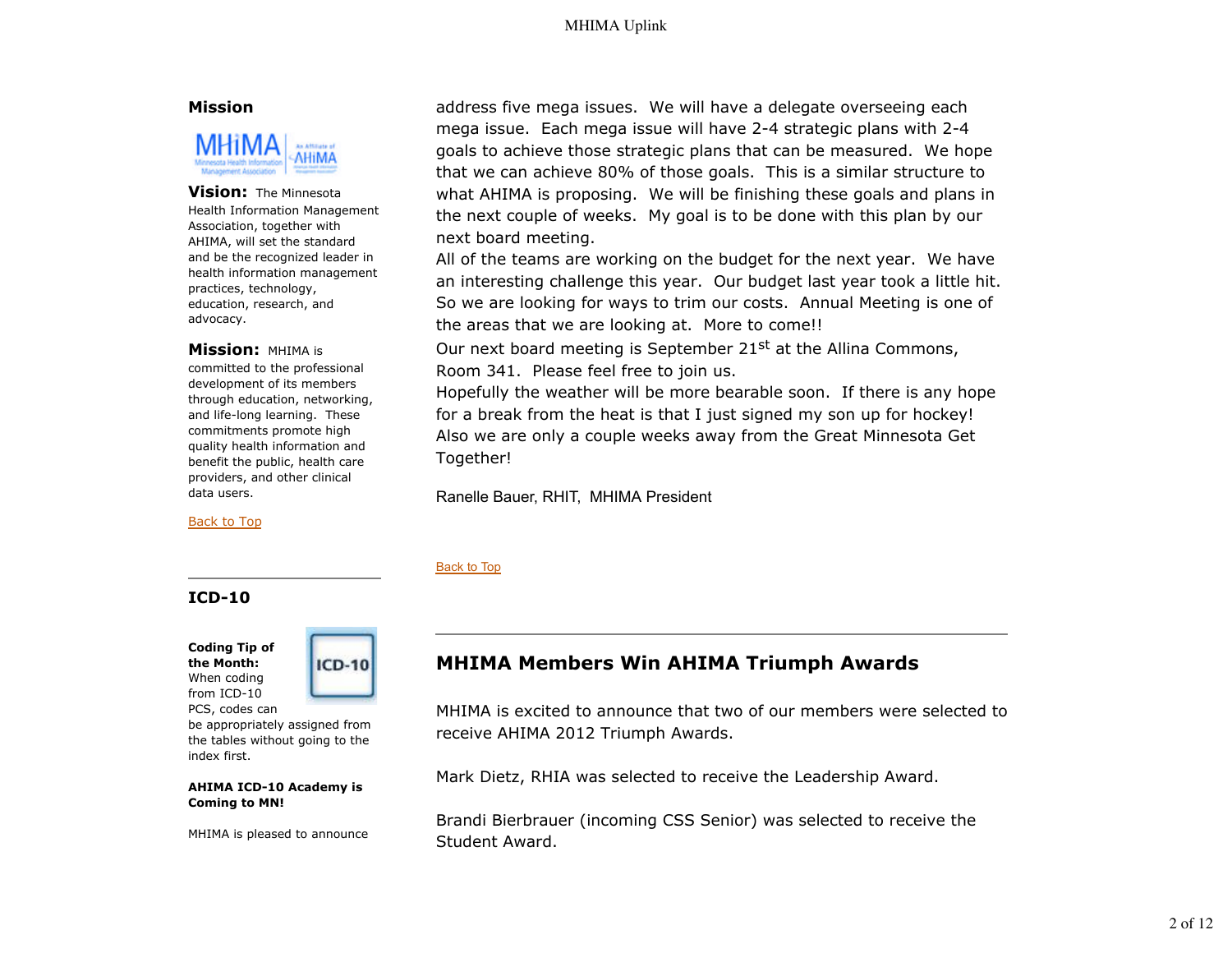that we are the conference supporter for the 2012 AHIMA Academy for ICD-10 CM/PCS. The date has been set for August 8-10, 2012. The hotel location is the Crowne Plaza Minneapolis Northstar.

The AHIMA ICD-10 Academies are very popular events for training in ICD-10 CM/PCS and tend to fill up fast. Registration is now open. Click here for more information.

#### **AHIMA ICD-10 Coder Workforce Training**

AHIMA is conducting an ICD-10 Coder Workforce Training in Minneapolis, MN on October 12-14, 2012. The times are 8:00 am to 5:30 pm. This is a dynamic program for coder training in both ICD-10-CM and ICD-10-PCS. Coding professionals looking to achieve proficiency in these two systems will find this program provides a well-rounded base of knowledge as well as exposure to advanced cases in ICD-10-CM and ICD-10-PCS. Students interested in learning ICD-10 diagnosis coding should register for the ICD-10-CM portion of the program. For more information on the pricing (with deadlines), CEUs offered or to register, click here.

Back to Top

**MHIMA Member Spotlight**

Since their inception in 1994, the AHIMA Triumph Awards have honored those professionals responsible for advancing the field of health information management (HIM). Each year, AHIMA members nominate those that have demonstrated extraordinary leadership, volunteerism and talent. As part of a long and cherished tradition, the Triumph Awards continue to be the highest recognition of excellence, dedication and service, and are presented annually at the AHIMA Convention & Exhibit.

The awards will be presented at the 2012 AHIMA Convention and Exhibit in Chicago, IL.

MHIMA congratulates these winners!

## Back to Top

# **MHIMA Member Spotlight - Laura Blabac, eHIM Business Analyst, Intermediate**



Laura Blabac, RHIT Member in the Spotlight

My job entails being a 'translator' between business-side and IT-side of our organizational groups working to develop, design, redesign and optimize both the EMR system itself and the business processes that help support the business of patient care. It involves a lot of project management, business and technology analysis and documentation skills. My current projects involve data mapping the PHI contained within the Excellian system, facilitating analysis of the

designated record set and legal medical record, improving the reports used for release of information processes, and supporting Meaningful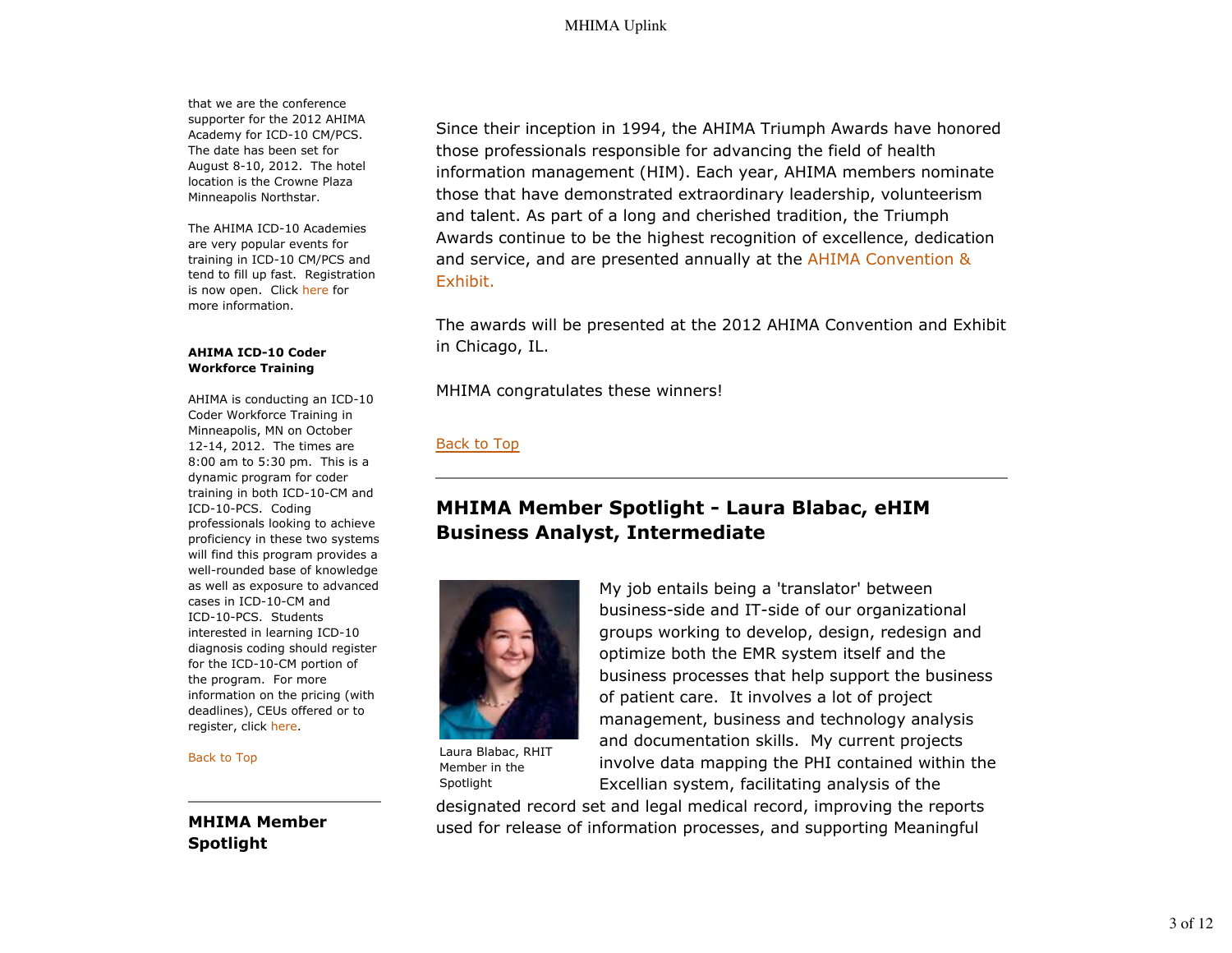Greetings from the Marketing and Communications Committee!

We continue this

month highlighting another of our MHIMA members as a fun and interesting way to get to know our diverse and multitalented group. Want to be in the spotlight? Know someone who should be? Please send names of individuals you would like to know more about, or volunteer yourself to "be in the spotlight" in our monthly e-newsletter.

Criteria for suggested individuals might be, but is certainly not limited to:

New MHIMA member New to active involvement with MHIMA MHIMA member with an interesting or unique job

Forward your suggested name(s) to Jon Cloutier or Amanda Maas.

Back to Top

## **Staying Connected with MHIMA**

Want to stay connected with MHIMA? Be sure your AHIMA profile information is up-todate.

When is the last time you reviewed the information in your AHIMA profile? Have you changed positions? Do you have a new email address? Have you recently moved?

Use initiatives related to information release.

I have the RHIT credential, and am just finishing up the dual MS in Health Information Management and IT Leadership from College of St. Scholastica (2012). Before that, I earned a BA in Dance Performance (1994) and an MA in Theology (1997). Both of these degrees, and the skills from my career time using them provide skillsets that I use daily in my current career.

My special interests are contributing data governance and information governance through projects that will help us know our electronic medical record in a more comprehensive way. There is a lot of data available and information that will change how patient care can improve and how diseases can be controlled or cured; having a game plan on how to manage that and balance privacy is critical to the success of healthcare in the future.

I'm interested in MHIMA because I'm passionate about continuing to learn from my colleagues in this profession, and giving back to the profession and the people who have helped me grow in a career that I love. It's a great way to keep in touch with your peers, stay updated on HIM issues and grow as a professional and as a person.

My hobbies and interests outside of work include reading, technology/gadgets of any kind, spending time with family and friends, spoiling my nephew and nieces, and volunteering.

### Back to Top

**Health Information Exchange: Information at a Glance**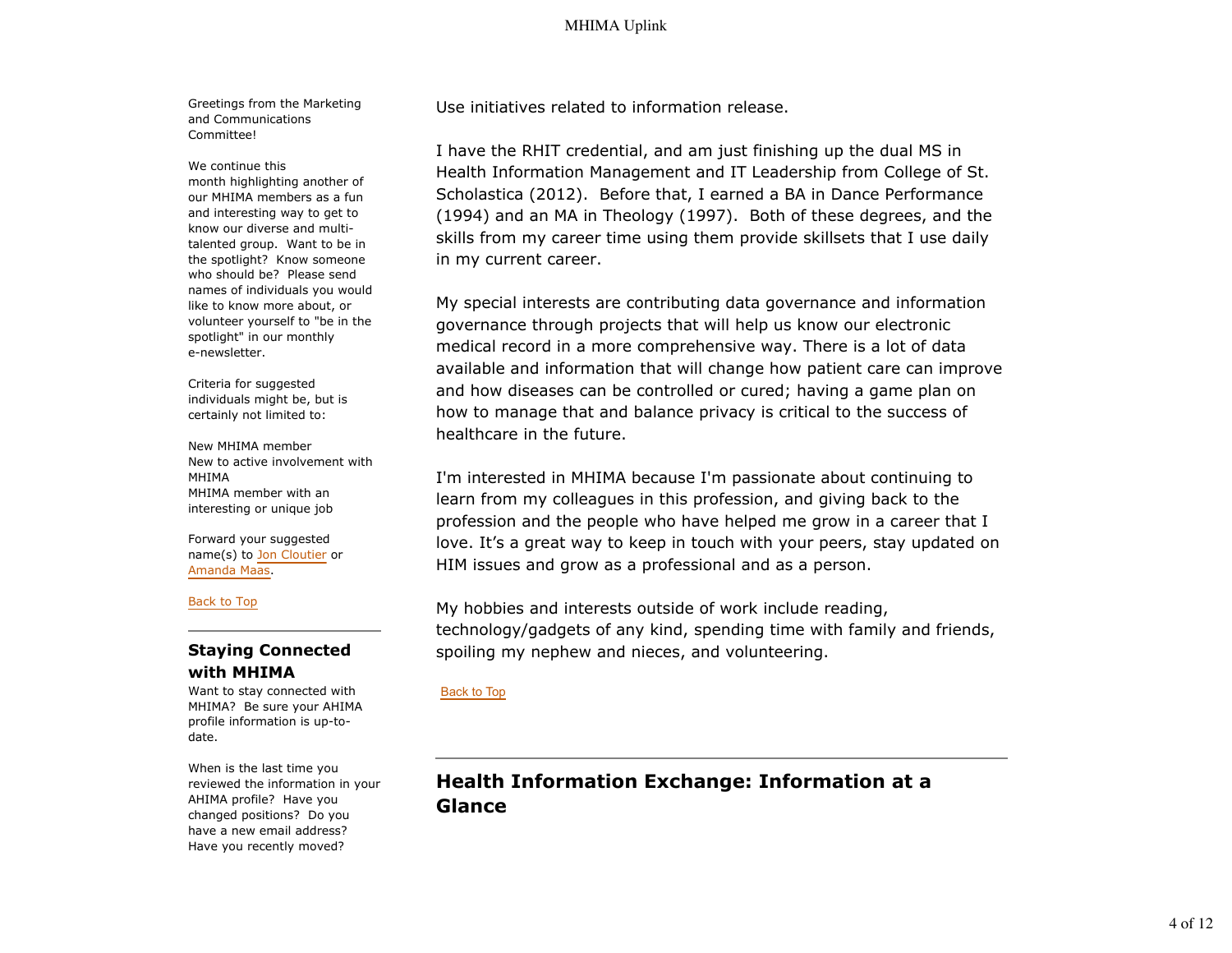MHIMA depends on the member information in your AHIMA profile on a regular basis, including how we communciate with you.

Take a couple of minutes today and visit the AHIMA website, log in with your seven-digit AHIMA member number and your last name, and click on "My Profile/Dues Renewal." Review all of the sections and update any old information.

#### In the section for **Component State Association (CSA) Selections**, may we ask that

you check "YES" to select e-mails about products and services and "yes" to Postal Mailings. "CSA" stands for the state that you want to be associated with as an AHIMA member. MHIMA uses email as our primary method of communication, and occasionally land mail. If you check "no" in either of these options, you don't receive either type of communication from MHIMA.

Remind your colleagues to update their profile as well. It's the new year! A great time to review your information and stay connected with MHIMA. Thank you!

#### Back to Top

## **MHIMA Job Bank**

Are you seeking a job? Are you an employer looking for a potential employee? Is your

The use of electronic health information exchange (HIE) is a critical element of the ongoing national efforts to increase the use of health information technologies, along with adoption of electronic health records (EHR).HIE is "….the secure electronic sending and receiving of clinical health information in ways that the information can be understood by both the sender and the receiver of the information" (HIE Guidance, p.6). One of the challenges related to exchanging health information electronically is reconciling differences in patient consent forms. Included in this article are links to tools you can use, such as a common patient consent form developed for sharing health information between providers in neighboring states.

## **Federal Government's Role in HIEs**

The American Recovery and Reinvestment Act (ARRA) of 2009, named EHR adoption and HIE a priority, and charged the Office of the National Coordinator for Health IT (ONC) with spearheading the federal government's efforts to achieve the interoperable exchange of health information across the country. Three of the major federal efforts underway include:

- The Direct Project: created standards and specifications (called the Direct Protocols) for direct messaging; secure email exchange between two known entities. Intended to help providers meet Stage 1 meaningful use criteria such as "perform test of health information exchange," it was pilot tested in 2011 with full implementation expected in 2012.
- The Nationwide Health Information Network (NwHIN) Exchange: open-source protocols (termed CONNECT) for more complex health information exchanges over the internet than are accommodated by the Direct Project. For example, when the receiving provider must be looked up (a query must be posted to the HIE). Recently, the use of CONNECT and involvement in the NwHIN Exchange expanded from use only by government contractors to private health-care organizations.
- The State HIE Cooperative Agreement Program has awarded \$547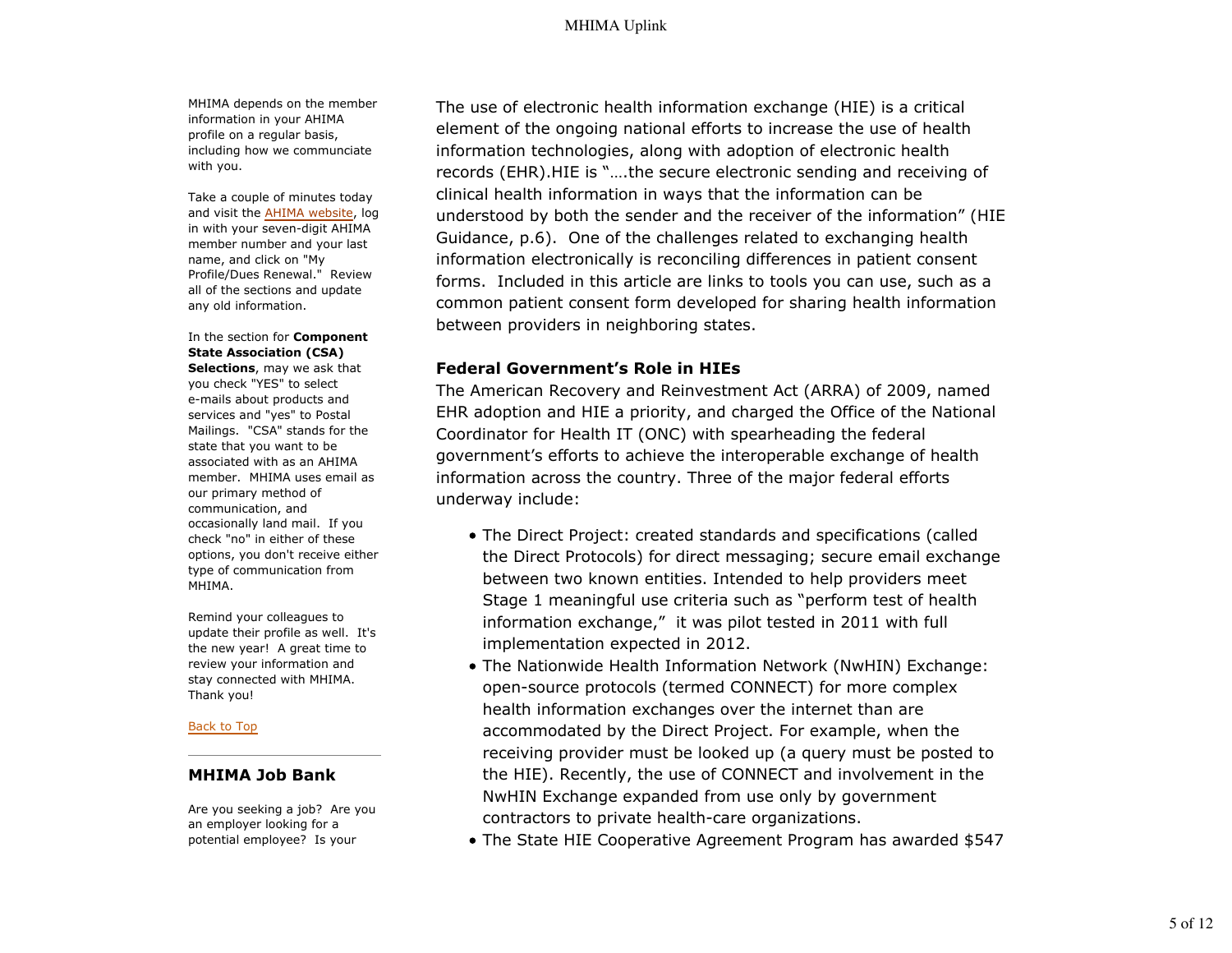facility looking for someone with a skill set of MHIMA members?

Be sure to check out the MHIMA Job Bank Network on our website, which continues to be very popular. New positions are posted on a regular basis. On the Job Bank page, you'll find information about registering as a "job seeker" or as an "employer." Check us out often!

**Job Seekers:** There is no fee to register.

**Employers:** Job posting fees are very reasonable and position postings are open to everyone visiting our Job Bank as a job seeker. E-blasts of job announcements are available for purchase and reach a targeted audience of MHIMA members who receive emails.

Click here to visit the MHIMA Job Bank.

Back to Top

## **Stay Up-to-Date with MN e-Health**

If you aren't receiving the weekly electronic MN e-Health Update newsletter, consider signing up for it. This publication, from the MN Department of Health, keeps you current with issues related to e-health, including HITECH, Meaningful Use, Privacy & Security and others. You'll also find links to e-Health resources available for your use. To

million to 56 states and territories to develop state-level HIEs. The intent is to promote experimentation and tailoring to each state's needs and operating environment.

## **State of Minnesota Efforts**

Minnesota's 2015 Interoperable EHR Mandate requires that all hospitals and health care providers have an interoperable EHR system by 2015. Interoperability can be defined as "…the ability of two or more systems or components to exchange information and to use the information that has been exchanged accurately, securely, and verifiably, when and where needed." (HIE Guidance, p.7).

Minnesota was the first state in the country (in 2010) to require certification of HIE service providers; all State-Certified HIE Service Providers must confirm and attest that their privacy and security policies and practices conform to Minnesota and federal privacy laws.

## *UM HIE Collaborative Project*

Created in 2010, the Upper Midwest Health Information Exchange State Policy Consortium (UM HIE) is a five-state consortium led by Minnesota and includes North and South Dakota, Illinois, and Wisconsin. Funded by the ONC, it assessed the differences in patient consent laws between the states and developed various tools to facilitate the exchange of health information between providers in those states.

One key aspect of this project was an environmental scan that identified the primary challenge to health information exchange between the UM HIE states - the variation in consent requirements. In order to address the consent issue, a policy alignment workgroup was established and charged with developing policies and procedures the UM HIE states can use to help encourage the use of the UM HIE Common Consent form. As mentioned above, the project also included development of specific tools to facilitate the exchange of health information. These tools consist of the following: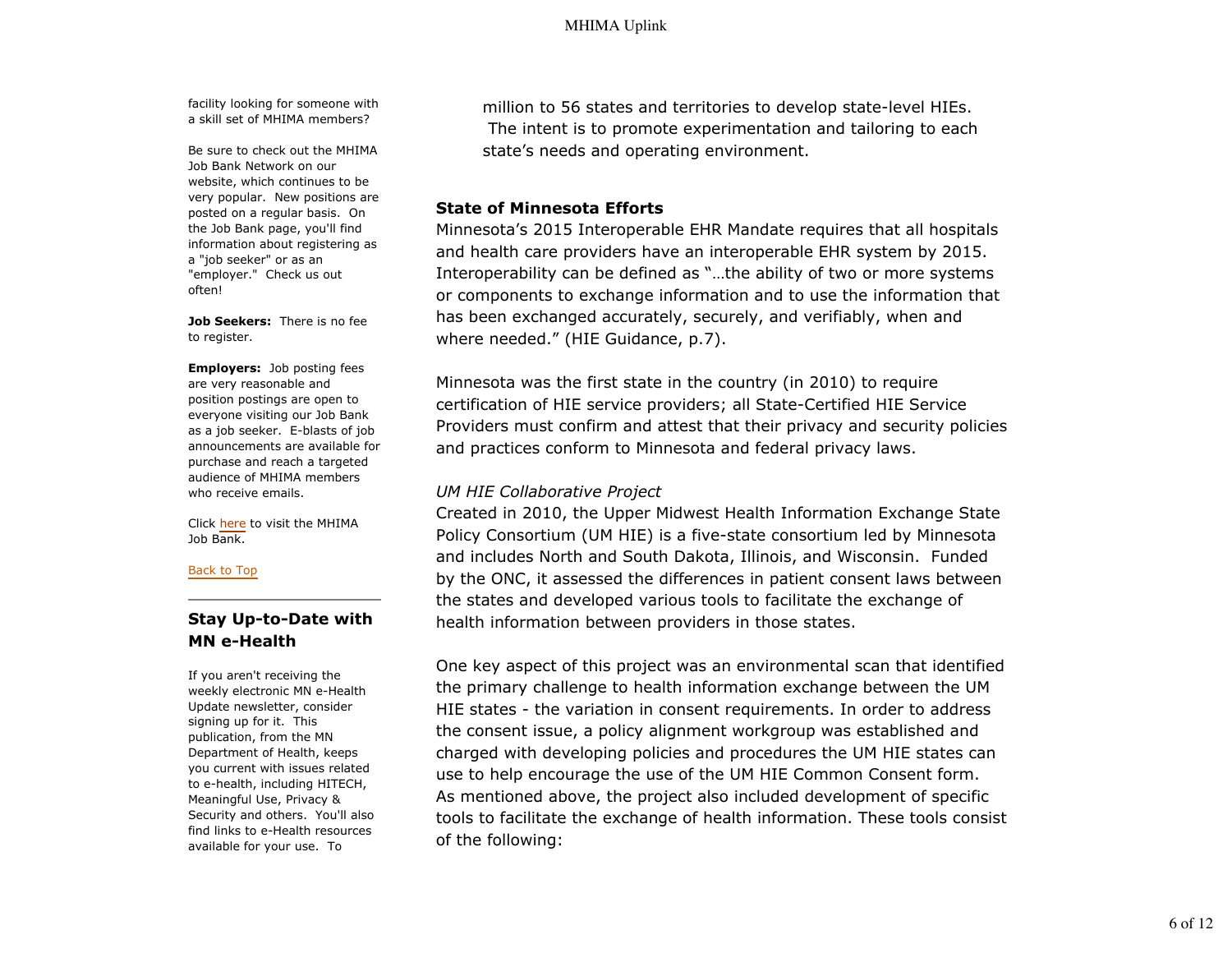subscribe, click here.

Back to Top

## **MHIMA Promotional Items**

We have discounted the prices on our MHIMA logo navy crewneck sweatshirt and our navy button down shirt. A limited quantity of these items are available to purchase by visiting our MHIMA Store on our website to order. We also have a limited quantity of our MHIMA Coffee Mugs with Spoon which could be great collector's items some day! Our MHIMA logo items make a great gift for yourself or a colleague, or to honor someone's achievement. Hurry while quantities are still available!

Back to Top

- Common Consent Form
- Consent Matrix
- Request for Health Information Form

For more information about UM HIE initiatives, visit http://www.health.state.mn.us/divs.hpsc/ohit/umhie.html.

## *State of Minnesota Resources*

The UM HIE initiative is just one of many efforts by the state to promote HIE in Minnesota; many funded by Minnesota's \$9.6 million grant from the federal State HIE Cooperative Agreement Program—reference the web page http://www.health.state.mn.us/divs/hpsc/ohit/hiemn.html for more information.

The Minnesota Health Information Exchange Brief, prepared by the Minnesota Department of Health, measures the progress of Minnesota providers and facilities along 35 indicators in exchanging health data electronically. Accessible at www.health.state.mn.us/e-health /assessment.html , it will be updated regularly.

## Also visit the webpage www.health.state.mn.us/e-health

/assessment.html to find a comprehensive review of the many sources of information maintained about HIE and electronic health records by the Minnesota Department of Health.

In June, the newly revised publication: A Practical Guide to Understanding Health Information Exchange: Assessing Your Readiness and Selecting Health Information Exchange Options in Minnesota was posted to the website. It can be found at http://www.health.state.mn.us/divs/hpsc/ohit/hieguidance/index.html

## **References**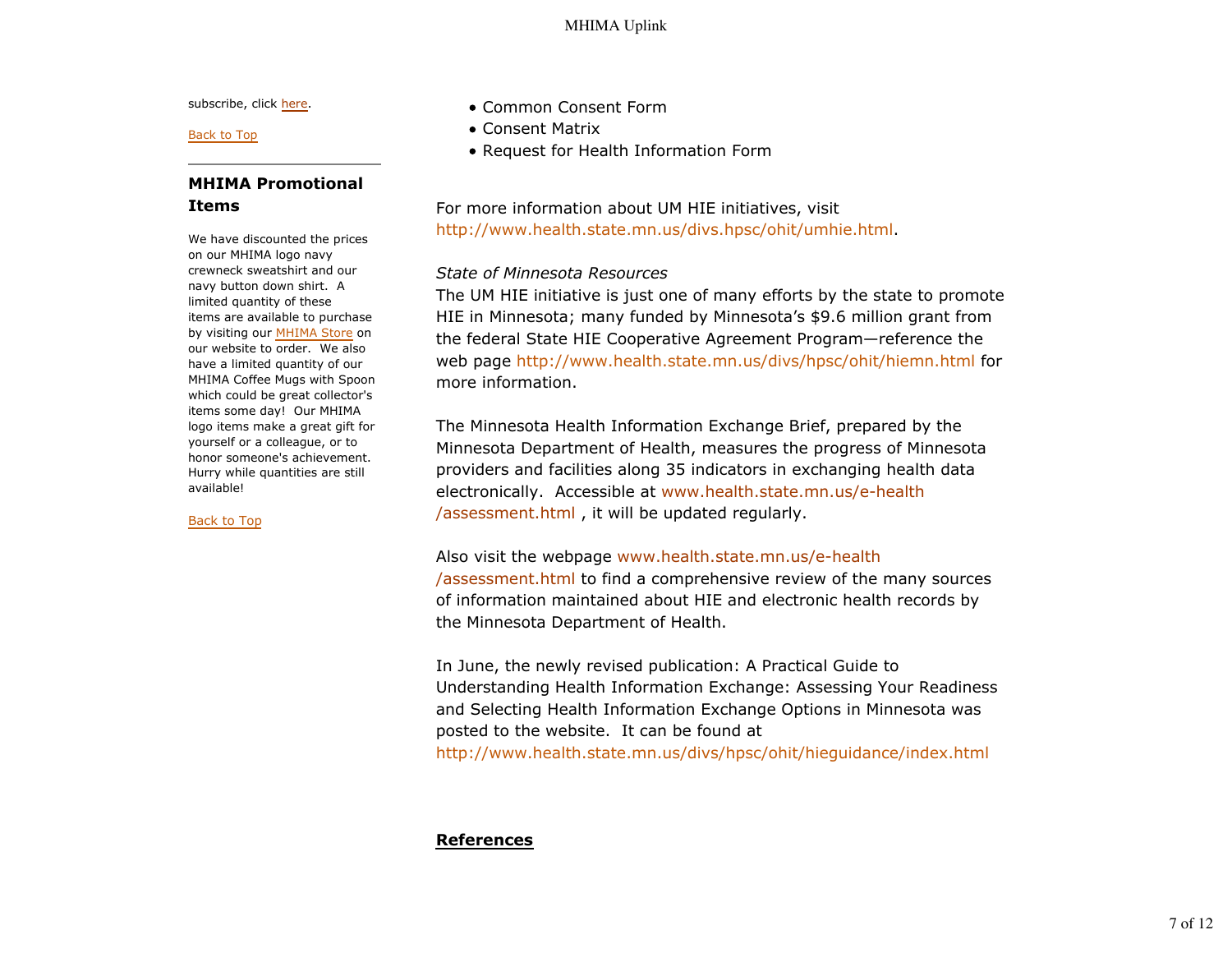State of Minnesota. Department of Health. A Practical Guide to Understanding HIE, Assessing Your Readiness and Selecting HIE Options in Minnesota. St. Paul, MN, 2012. Accessed at http://www.health.state.mn.us/divs/hpsc/ohit/hieguidance/index.html.

Dimick, Chris. "Seeking the United State of HIE." Journal of Ahima 82 (2011): 28-32.

Authors Joni Leithe and Megan Szlachtowski, Allina Health, would like to thank Bob Johnson, Minnesota Department of Health, for his assistance in preparation of the article.

# **Updated AHIMA PPE Guide - Professional Practice Experience**

AHIMA recently updated the PPE Guide for Professional Practice Experience. This guide provides comprehensive information and best practices to students, academic faculty, HIM programs, and practitioners on the expectations for the professional practice experience that students undertake during their HIM academic program.

This update includes greater emphasis on distance education programs and examples of possible sites and project work in non-traditional HIM settings. In addition, the guide contains information on PPE content and length, the importance of work behaviors, and student feedback and advocacy projects.

If you are interested in hosting a student in a professional practice experience, or want to learn more about the HIM education process or access the PPE guide on our MHIMA website, click here.

Back to Top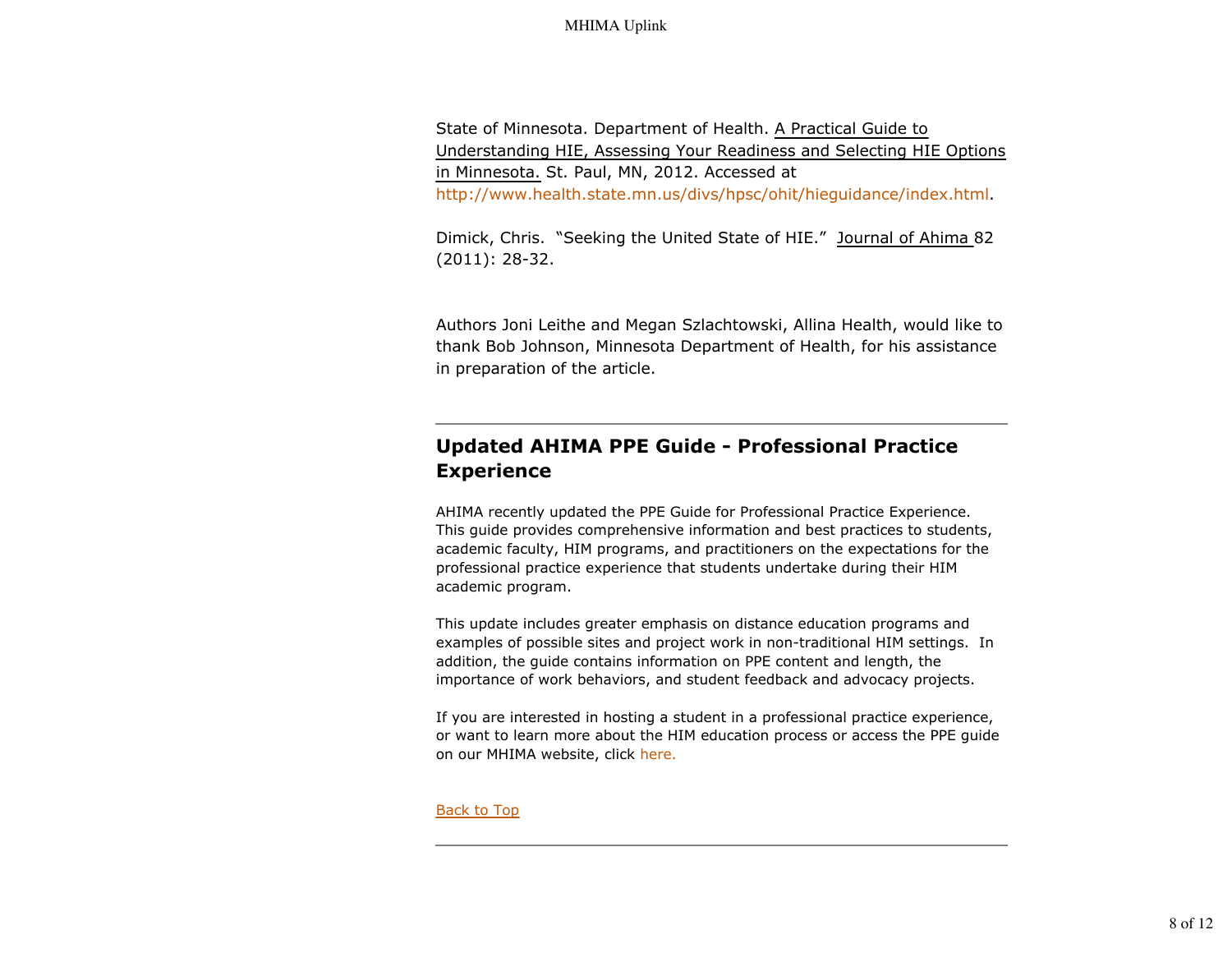# **Save the Date for 2013 Annual Meeting at Grand Casino Hotel in Hinckley, Minnesota!**

MHIMA's 2013 Annual Meeting is scheduled for April 24 -26, 2013 at the Grand Casino Hotel in Hinckley, Minnesota. The Annual Meeting Committee is already working hard on the plans for the meeting. Heather Hodgson, RHIA and Katie O'Hearn, RHIA, CCS-P are heading up the committee this year as Co-Chairs, with assistance by Past Co-Chairs, Jen Callendar, RHIA and Christina Wallner, RHIA.

Mark your calendars now!

The Board of Directors would like to take this opportunity to communicate some information on a very important issue with its MHIMA members.

Despite the many successes we had with the 2012 Annual Meeting, the Board did not meet its budget goals. We were deeply impacted on increasing food and audiovisual rental costs, which were underestimated. MHIMA recognizes the need to plan our annual meeting to reflect the increased costs while providing the best possible value for our members in attendance. The Annual Meeting chairs strive each year to provide a dynamic conference filled with excellent educational presentations and activities, especially in the areas of Meaningful Use, Privacy & Security, ICD-10 implementation, and Computer Assisted Coding. The world of HIM is quickly evolving, and it is crucial that we provide continuing education to our members that will help guide them through this exciting time of change and new possibilities.

The Marketing & Communications committee has researched annual meeting prices of seven other similar states and has found the following: a) the average annual meeting price in these states is \$365 for a 3-day registration and b) prices in other states' registration fees do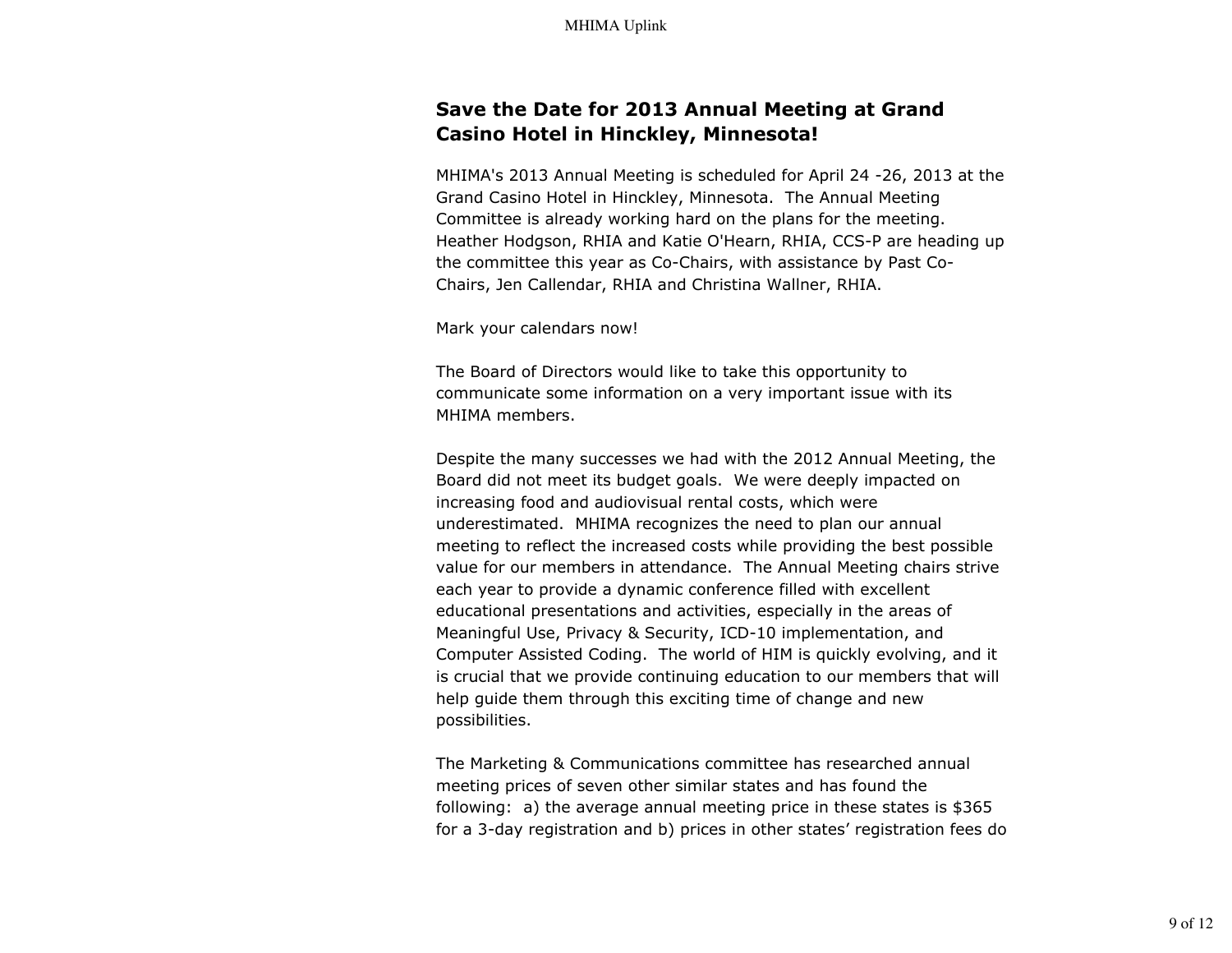not include the same amount of food that has traditionally been provided at our meeting.

During its meeting in September, the Board of Directors will be discussing several possibilities to help offset increasing costs at meeting venues and assuring that budget goals are met each year. As we struggle to balance the price for registration against the services/amenities offered, we will look at the following possibilities: raising registration fees for the annual meeting, reducing the number of meals provided and charging a separate fee for the Distinguished Member Reception.

It is the Board's fiduciary responsibility to the organization and its members to manage the budget, including the annual meeting budget. The Board of Directors needs to ensure that MHIMA is on solid financial ground today and in the years to come.

Please continue to forward your ideas and/or feedback to any of the Board Members or the Executive Director.

Christina Wallner, RHIA MHIMA Secretary

### Back to Top

## **Updated Maximum Charges for Patient Records**

The Minnesota Department of Health has published the **Maximum Charges for Patient Records** February 2012, confirming the annual determination of maximium charges for patient records. When section 144.292 of the Minnesota Statutes applies, the maximium charges for 2012 are \$1.27 per page for copy charges and \$16.82 for retrieval fees.

You can obtain a copy of the February 2012 document by clicking here.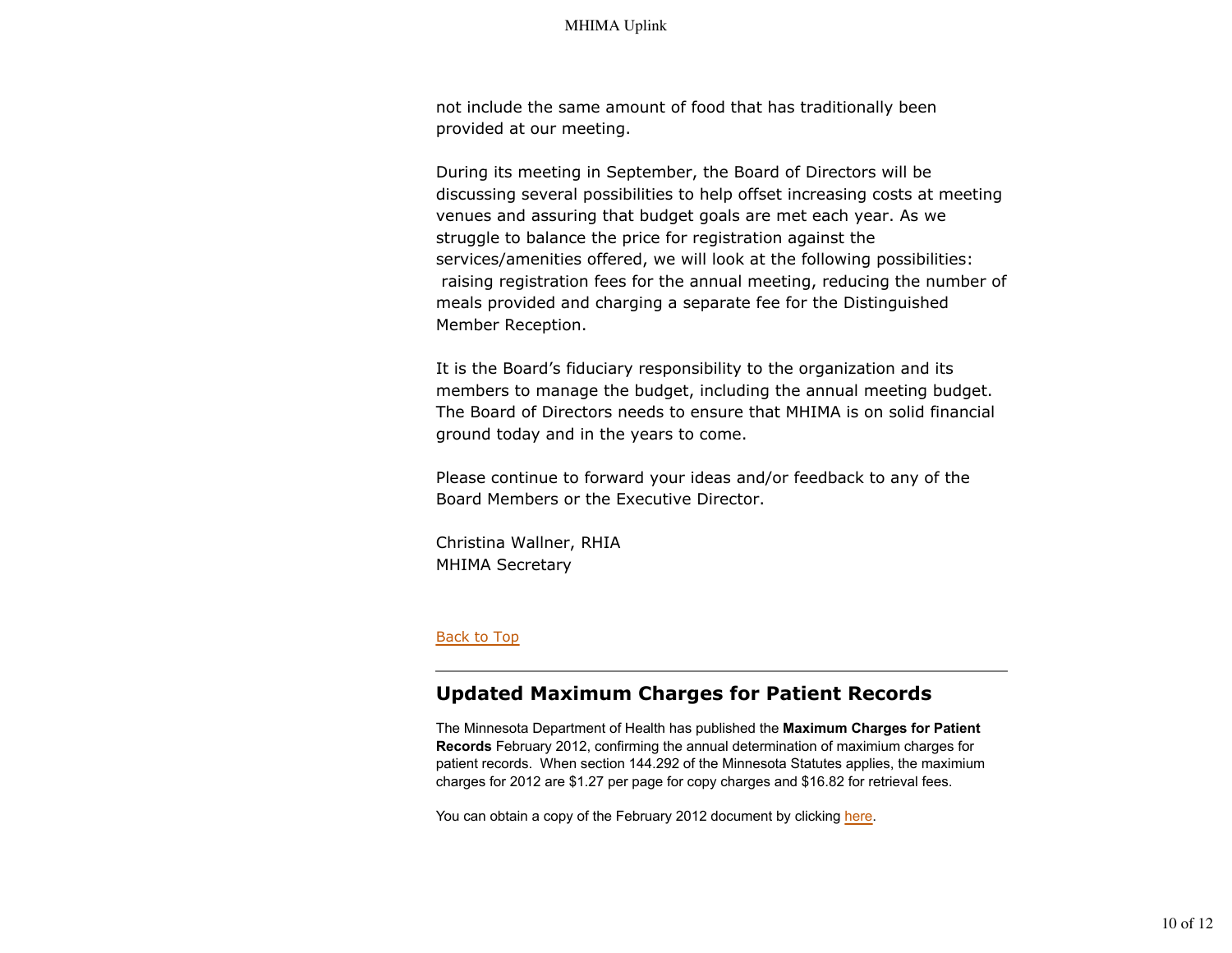Back to Top

# **MHIMA 2011 Legal Reference Manual**

Do you have legal HIM questions? Do you wish there was a convenient reference you could have on your desk to answer many of them? The 2011 MN Legal Reference Manual on CD is ready to help you and is available for purchase!

The manual is a great resource for everyone in the field of HIM, regardless of your work setting. It pertains to all areas of HIM. Various chapters include topics such as health care records, record retention and storage, reporting requirements, legal proceedings and requests, disclosure of health information and patient access, consents, behavioral health records, long term care records, home care and hospice records, ambulatory care records, risk management, HIPAA, research, and medical identity theft. Feel confident in your research and decision making using MHIMA's MN Legal Reference Manual.

The co-chairs of our MN Legal Reference Manual committee are Andrea Heikkinen, RHIA, and Susan Schanno-Foss, RHIT. Email questions pertaining to the Manual or suggestions for improvements in the next edition (coming in 2013) to both Andrea and Susan.

Attention Students: MHIMA supports students of HIM and offers a special discounted rate for AHIMA students who want to purchase the legal reference manual.

MN Legal Reference Manual pricing: \$150 MHIMA/AHIMA members (from sales tax-exempt organizations) \$200 non-members (from sales tax-exempt organizations) \$90 student members of AHIMA with MN as their designated state and enrolled in a taxexempt educational program

Individuals ordering from organizations who are not MN sales tax-exempt will be charged MN sales tax in addition to the prices listed above. Tax-exempt organizations must have a copy of their MN sales tax exemption form on file in the MHIMA Executive Director office.

For more information and to order, click here.

Back to Top